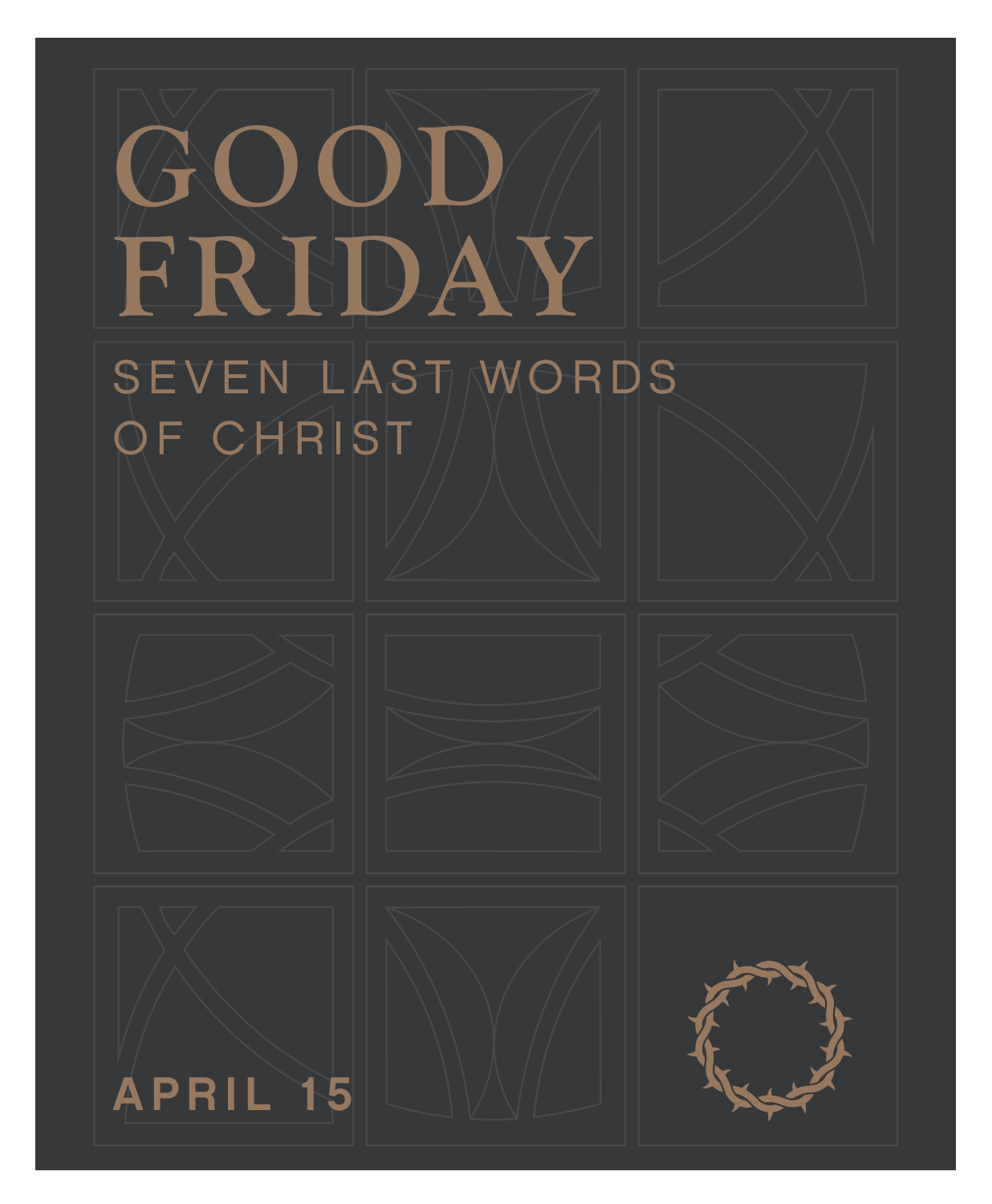### **PRE-SERVICE CONCERT | 11:30am Lenten Medley**| Arranged & Presented by Gail Smith

including

Via Dolorosa • I Walked Today Where Jesus Walked Were You There? • Beneath the Cross of Jesus When I Survey the Wondrous Cross

# **GOD GATHERS US FOR WORSHIP**

**Song of Reflection** | Christina Hutcheson, solo *Were You There?*

African-American Spiritual

Corner Stone Ballet Company Jennifer Dollan, artistic director | Renee Rich, choreography Aubrielle Kratz, Stephanie Burklin, Suzannah Koornneef, dancers

**Welcome and Prayer** | Rev. Rob Pacienza, Senior Pastor

**\*Congregational Hymn** *Come Behold the Wondrous Mystery* Boswell, Papa, Getty | See projected lyrics

### **WE HEAR THE STORY**

**First Word: Father, forgive them, for they know not what they do.**

**Scripture Reading & Reflection** | Duane Mellor, Outreach Coordinator Luke 23:32-38

**Second Word: Today you will be with me in Paradise.**

**Scripture Reading & Reflection** | Caleb Koornneef, Director of Student Ministries Luke 23:39-43

**Song of Reflection** *Thy Will Be Done*

Craig Courtney

### **Third Word: Woman, behold your son! ... Behold your mother!**

**Scripture Reading & Reflection** | David Bibee, Director of Christian Education John 19:26-27

Family rooms, reserved for parents with small children, are located in the back of the Sanctuary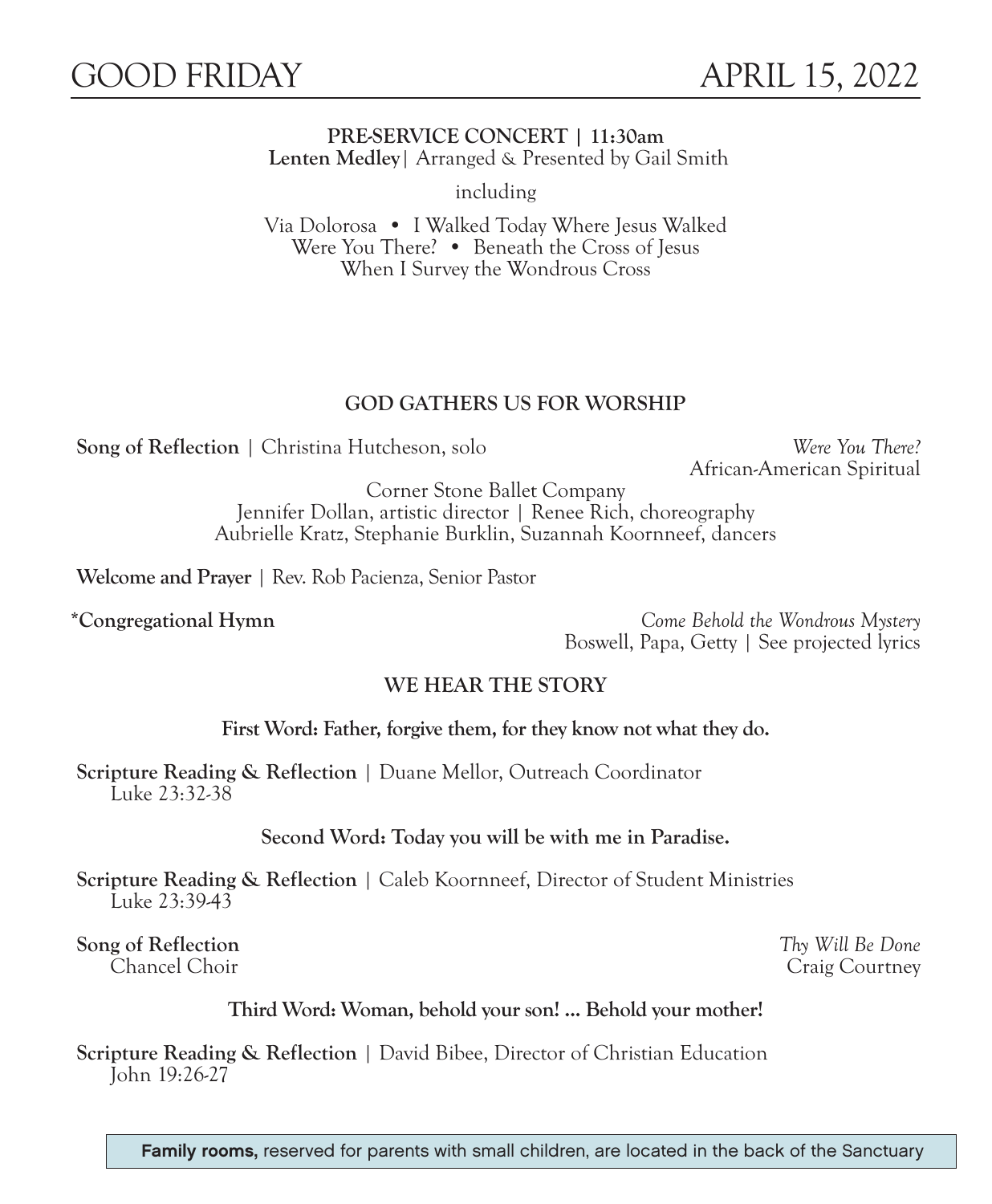# **Fourth Word: My God, my God, why have you forsaken me?**

**Scripture Reading & Reflection** | Rev. Rob Pacienza, Lead Pastor Mark 15:33-34

 **Song of Reflection** *Via Dolorosa* Kimberly González, solo

# **Fifth Word: I thirst.**

**Scripture Reading** | Dr. Sam Lamerson Distinguished Professor of Biblical Studies, Knox Theological Seminary John 19:28-29

**\*Congregational Hymn** *There Is a Fountain* Barnard, Mason | See projected Lyrics

# **Sixth Word: It is finished!**

**Scripture Reading & Reflection** | Jeff Jacques, Dean of Spiritual Life, Westminster Academy John 19:30

**Song of Reflection** *The Power of the Cross*

Lidia Blatz, solo arr. Mark Hayes

### **Seventh Word: Father, into your hands I commit my spirit!**

**Scripture Reading & Reflection** | Rev. Andrew Siegenthaler, Asst. Pastor of Adult Ministries & Care Luke 23:44-49

### **GOD SENDS US IN HIS GRACE**

**Benediction**

**\*Congregational Hymn** *When I Survey the Wondrous Cross* No. 252, verses 1 & 4

**Postlude** *O Sacred Head, Now Wounded* arr. J.S. Bach

\*Please stand if you are able